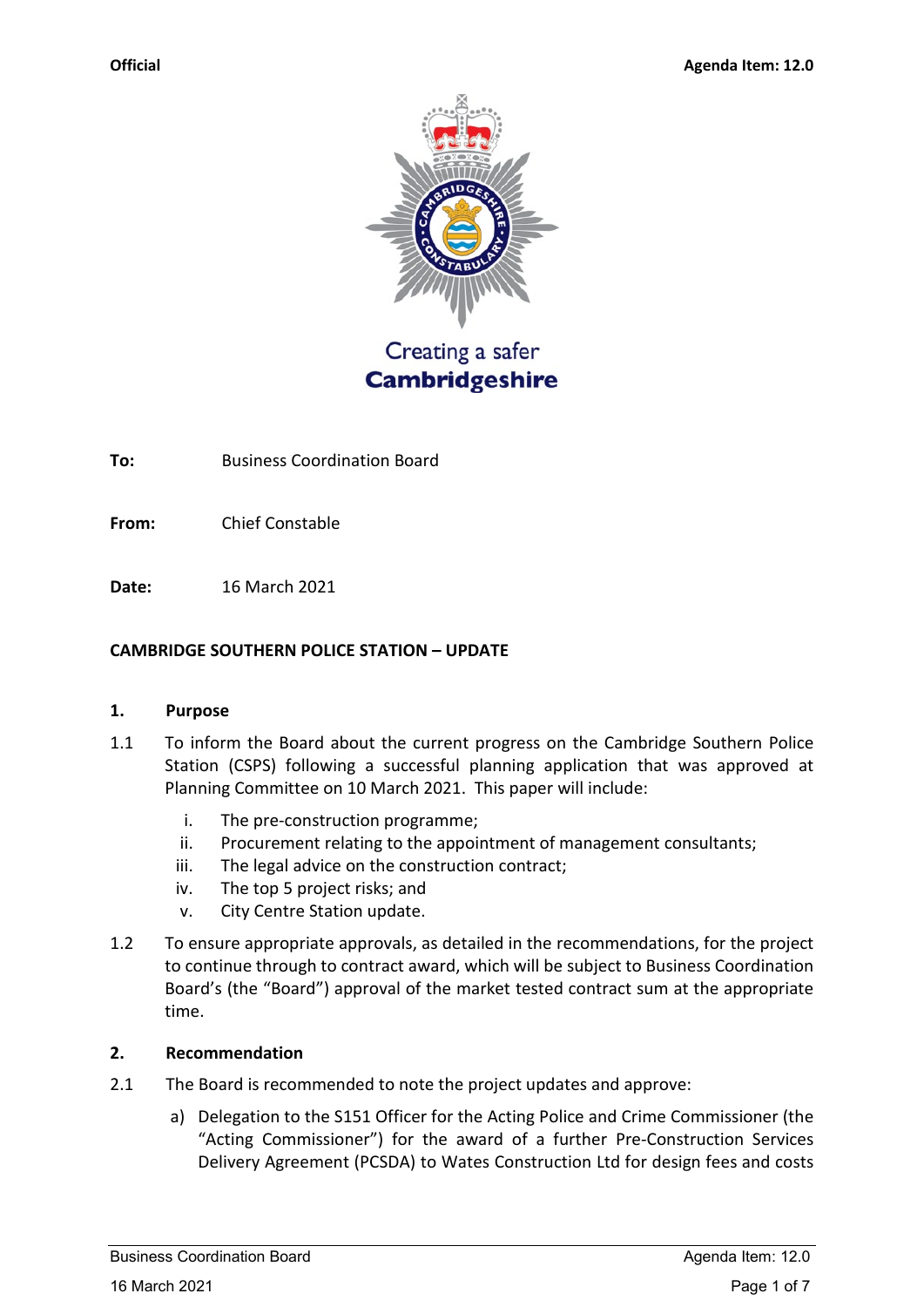up to construction or exercising the X23 clause for early contract award, with breaks.

- b) Delegation to the S151 Officer for the Acting Commissioner for the award of consultancy services.
- c) Delegation to the S151 Officer for the Acting Commissioner to amend or exercise the option to purchase the land.
- d) Engagement of preferred location for the City Centre Police Station.

# **3. Background**

- 3.1 Following support and approval from the Board in July 2019, Cambridgeshire Constabulary (the "Constabulary") has continued the project to build a new police station and custody facility on the outskirts of Cambridge on a design and build basis with the contractor Wates Construction Ltd. The new station, known as the Cambridge Southern Police Station, will replace the current station at Parkside. Work has been ongoing on the project, including three separate public consultations in June 2019, February 2020 and July 2020, and resulted in an application for planning permission on 24 September 2020 for a site south of Milton Park and Ride. The public consultation feedback was largely favourable towards both the concept of service change and the Milton site being used for this police station – with 70% of respondents agreeing that it is a good use for the site.
- 3.2 Following the planning application in September, the project team responded to questions and proposals made to the local planning authority as part of the statutory planning consultation particularly relating to drainage, highways and traffic to the point that the Planning Officer could recommend approval of the application to Committee.
- 3.3 At the committee meeting on  $10<sup>th</sup>$  March the planning application was approved. The application is currently being considered by the Secretary of State and this process is expected to be complete by 31<sup>st</sup> March.
- 3.4 Following Secretary of State approval the project team will progress through the next stages of design and development for the new station and custody facility.

# **4. Operational Requirement**

- 4.1 Parkside Police station was constructed in the 1960s and is beyond its functional age as a police facility. There is a need to expand the custody facilities which is not possible at Parkside.
- 4.2 The new station will have enhanced and expanded custody facilities including 24 cells, increased from the 12 currently at Parkside, and will also accommodate the majority of policing functions from the existing station, including the neighbourhood policing team for Milton and the local area.
- 4.3 A review by Her Majesty's Inspectorate of Constabulary in 2017 highlighted a number of issues in custody that cannot be overcome at Parkside. There is a continuing risk that a future inspection by Her Majesty's Inspectorate of Constabulary and Fire & Rescue Services may conclude that the custody facilities at Parkside do not meet modern standards, which may result in the custody facilities being closed.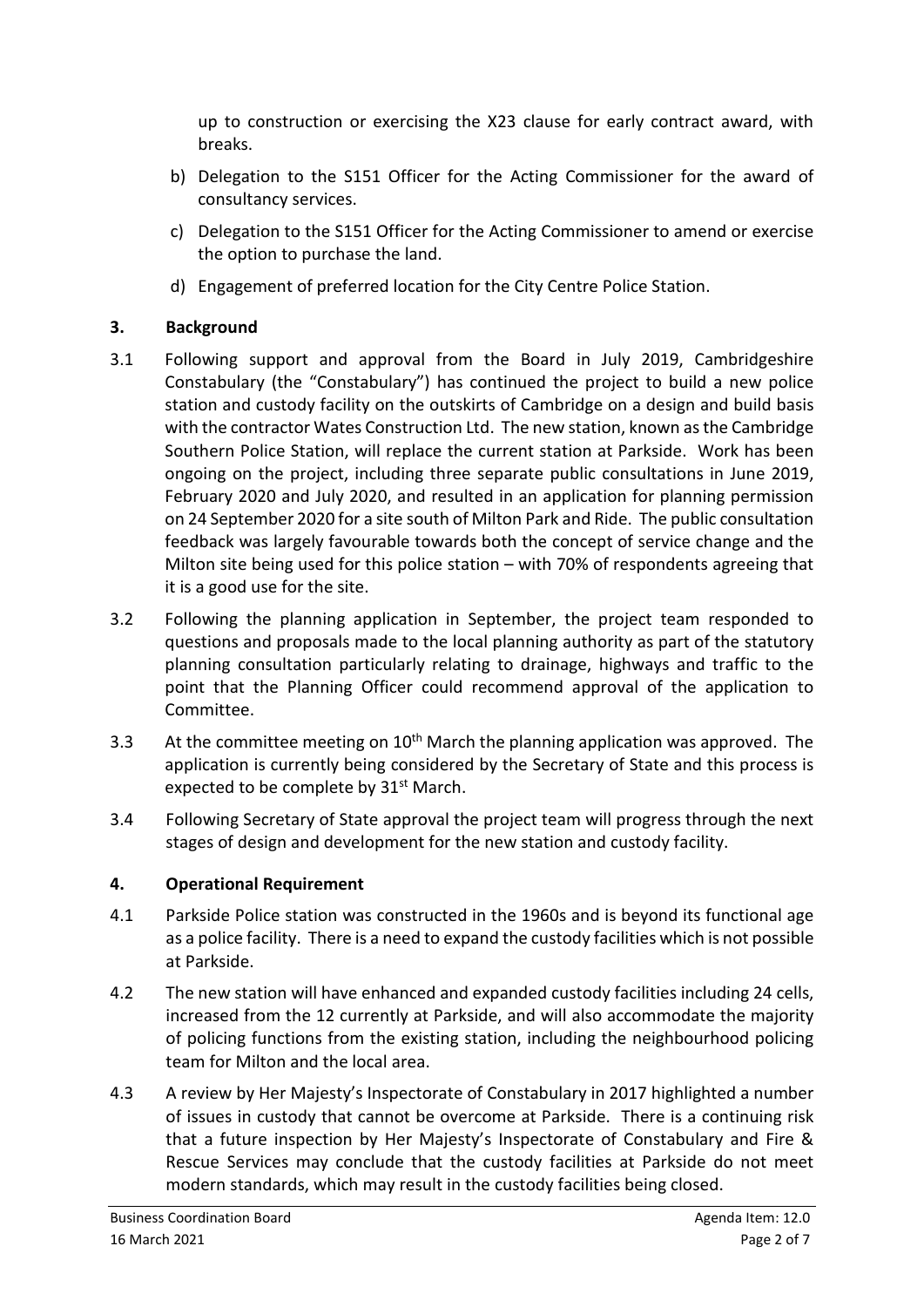4.4 The new facilities at Milton would enable the Chief Constable and Area Commander to improve the response and service to the public and investigate crime more effectively. The extended custody facilities will result in a more effective use of officers' time and allow calls for service to be responded to more efficiently.

# **5. Current Contract Arrangements**

- 5.1 Since the inception of the CSPS project in 2017 the Constabulary has worked with consultants Pick Everard, under the Built Environmental Consultancy Services (BECS) SCAPE Major Works framework, to develop the project and progress it to a planning application. Pick Everard have continued working with the project following the application, however, the SCAPE framework expired in January 2021.
- 5.2 In order to ensure due diligence and value for money a framework mini-competition procurement process has been undertaken to secure a consultancy for Project Management, Quantity Surveying, Cost Management, National Engineering Contract Supervisor (Employers watching brief for site construction, monitor the works and check compliance) and Health and Safety Adviser services to take the project forward to completion and occupation of the new facility.
- 5.3 A tender has been undertaken and the evaluation of bidders is underway and it is proposed to make an appointment as soon as possible to ensure the continuity of client professional advice
- 5.4 Wates Construction Ltd was appointed as Design and Build contractors for the project in September 2019, with the appointment being agreed for each stage of the project through PCSDA. These have been extended or updated up to the submission of the planning application in September 2020. Wates have continued to work with the project since the application up to the planning committee in March 2021 and have only recharged third party fees.
- 5.5 The appointment of Wates was completed under the BECS SCAPE Major Works framework. This framework expires in September 2021. The SCAPE framework includes a clause (referred to as the X23 clause) that would allow us to proceed with Wates to completion of the project, should we wish to do so, and in order to demonstrate due diligence legal advice has been sought via Procurement to understand whether the use of this clause would be suitable and to the benefit of the project to proceed with this option.
- 5.6 Once the legal advice has been received a further paper will be brought back to the Board for consideration.

# **6. Pre-Construction Programme**

- 6.1 A pre-construction programme has been developed to identify the stages and dates that will take the project forward to construction and it is hoped to bring forward the dates where possible.
- 6.2 The programme details Royal Institute of British Architects stages 3 and 4 (detailed design) taking place between 31 March and 4 October 2021 with the market testing of the cost between  $24<sup>th</sup>$  May and  $25<sup>th</sup>$  October 2021.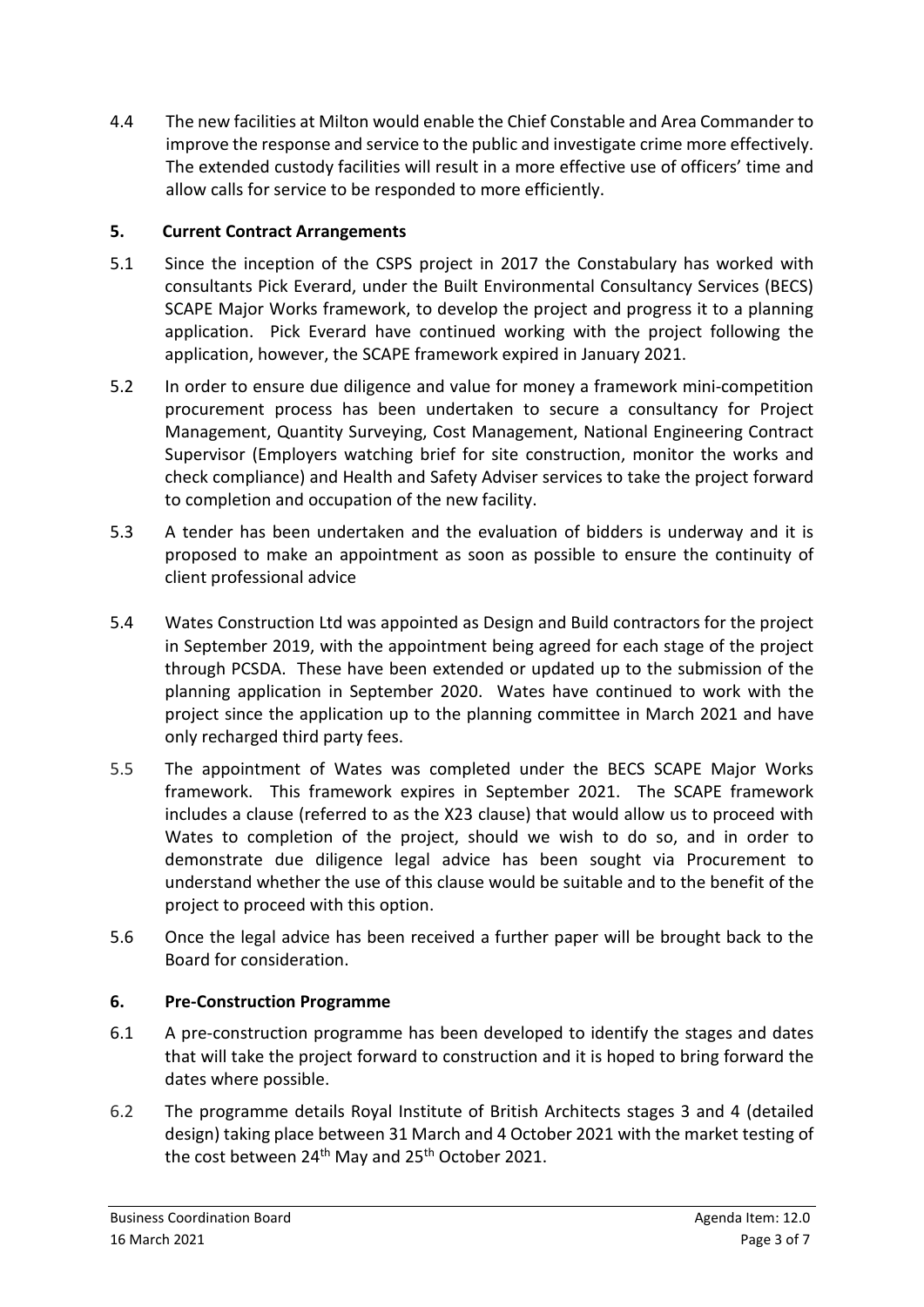6.3 The costed project and contract price would then be presented to the Board at the meeting scheduled for 11 November 2021, with an anticipated start on site then in December 2021.

### **7. Cost**

7.1 The project costs are detailed below.

| PROJECT COSTS INCLUDING ADDITIONAL FEES      |            |
|----------------------------------------------|------------|
|                                              |            |
| LAND PURCHASE 2021/2022 - Post planning      | 3,990,000  |
| <b>CONSTRUCTION, FEES AND CLIENT FIT OUT</b> | 31,010,000 |
| <b>TOTAL</b>                                 | 35,000,000 |

- 7.2 Additional costs of £193,000 have been incurred outside of the contracted cost for public engagement consultants, legal fees and other fees.
- 7.3 The option agreement to purchase the land at Milton can be exercised following the grant of a satisfactory planning consent and it is proposed that the most appropriate point for this is delegated to the Acting Commissioner's Section 151 Officer. In the event that the option is not exercised until later in the programme the Option will need to be amended to allow the surplus land to revert to the landowner for continued use and occupation.

#### **8. Top Risks**

- 8.1 The Project risk and issues register is presented to the project board at each monthly meeting for discussion and comment/approval. The register is updated monthly.
- 8.2 The contractor also has a risks and issues register which is managed by them and reviewed regularly at the project team meetings. This register includes risks identified by our project consultants.
- 8.3 Work has been completed to compare the two registers and identify the overlap and assign risk.
- 8.4 The top risks have been identified as follows;

| <b>ITEM</b> | <b>RISK</b>                                                                                          | <b>MITIGATION STRATEGY</b>                                                                                                                                                                                                                                                                                                                                                                                                                                                                                                                                                                        |
|-------------|------------------------------------------------------------------------------------------------------|---------------------------------------------------------------------------------------------------------------------------------------------------------------------------------------------------------------------------------------------------------------------------------------------------------------------------------------------------------------------------------------------------------------------------------------------------------------------------------------------------------------------------------------------------------------------------------------------------|
|             | Project comes in over<br>Employer's budget/funding not<br>authorised for the project to<br>commence. | Design changes were made to the scheme in order<br>to appropriately respond to consultation<br>comments and planning objections. These changes<br>do have cost and programme implications that<br>need to be assessed by Wates.<br>The project cost plan was agreed on 26/10/20<br>(prior to the above-mentioned changes) - Cost plan<br>to be reassessed by Wates and Pick Everard prior<br>to commencement of the second stage.<br>Review high cost design elements to identify potential cost-<br>effective solutions.<br>Review design against original brief to identify any<br>scope creep. |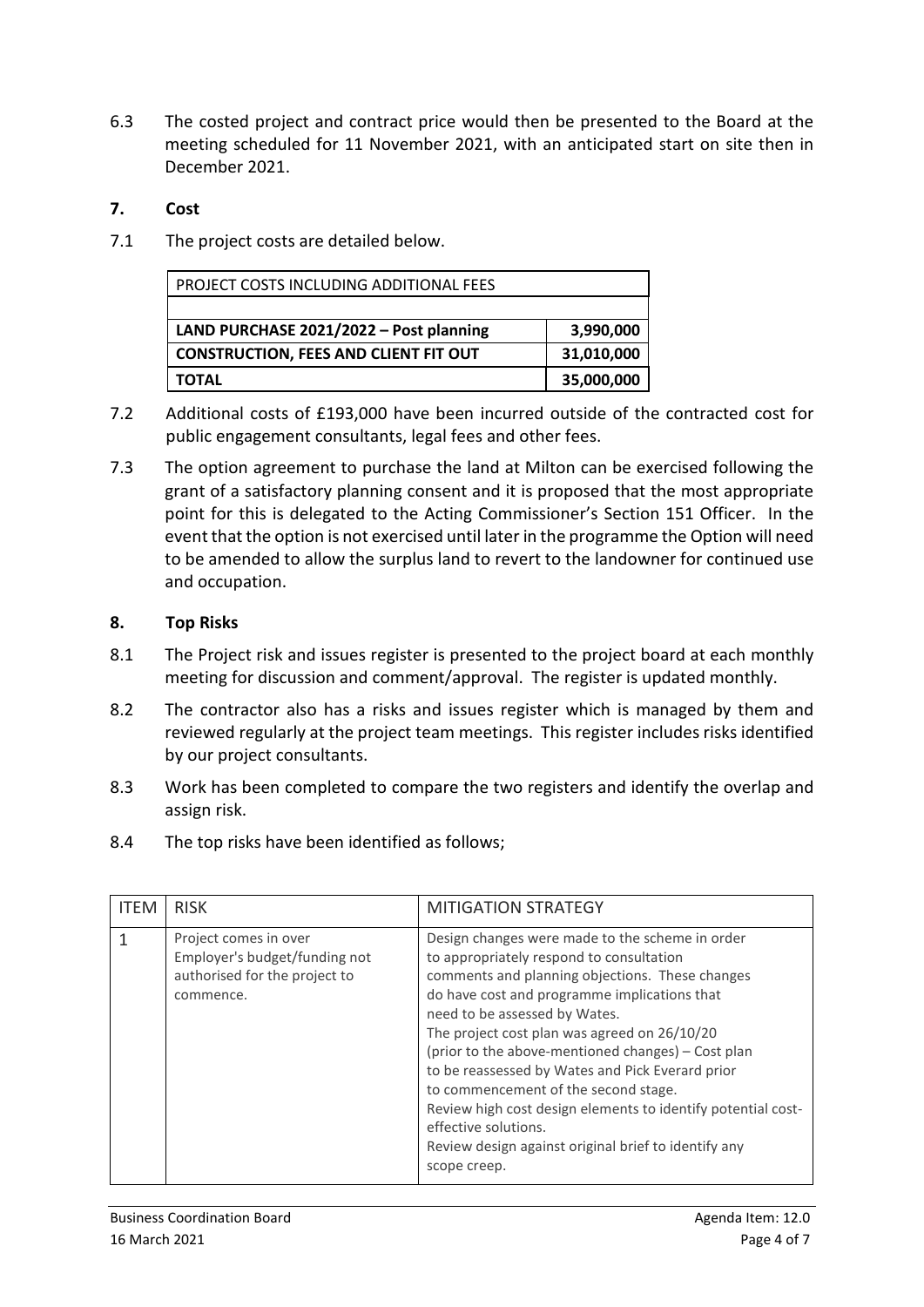| $\overline{2}$ | Costly foul water connection<br>potentially over a mile away<br>from site, across the A10.                                                                                                                                                                      | Connection to be brought to site. Allowance for the<br>works and wayleaves included in the cost plan.<br>Early engagement with the utility providers during<br>the second stage tender to establish actual costs<br>and programme implications.                                                                                                                                                                                                                                                                                                                                                                                                                                                                                                                                                                                                                                                                      |
|----------------|-----------------------------------------------------------------------------------------------------------------------------------------------------------------------------------------------------------------------------------------------------------------|----------------------------------------------------------------------------------------------------------------------------------------------------------------------------------------------------------------------------------------------------------------------------------------------------------------------------------------------------------------------------------------------------------------------------------------------------------------------------------------------------------------------------------------------------------------------------------------------------------------------------------------------------------------------------------------------------------------------------------------------------------------------------------------------------------------------------------------------------------------------------------------------------------------------|
| 3              | Market conditions and political<br>uncertainty                                                                                                                                                                                                                  | Global uncertainty; in particular with regards to<br>Covid-19 and Brexit, is causing a number of subcontractors<br>to come into financial difficulties,<br>experience labour shortages and suffer from rising<br>material costs. This poses a risk of the overall build<br>costs increasing and sub-contractors suffering from<br>capacity issues that may adversely impact the<br>delivery of the project.<br>The following actions are key:<br>Regular communication with supply chain partners<br>to ensure adequate materials and labour are<br>available. Regular review of our list of approved<br>sub-contractors to ensure we have the depth and<br>quality of partners to continuously support our<br>project delivery.<br>Stockpiling of key materials on a number of our<br>sites where there is sufficient room. Early order of<br>other materials with plans for storage and<br>warehousing facilities. |
| 4              | Archaeological findings -<br>potential delay to the<br>programme if archaeological<br>discoveries are made whilst<br>undertaking the Written Scheme<br>Investigation (Archaeological<br>scope of services)                                                      | Undertake Archaeological Surveys early in preconstruction<br>programme.<br>The County Archaeology team have provided<br>guidance in relation to an initial 3-week hand dig at<br>a cost of £50k - ensure that we communicate our<br>intention/plans with County Architects. This initial dig<br>could lead to further investigations which may<br>incur delay and additional cost.                                                                                                                                                                                                                                                                                                                                                                                                                                                                                                                                   |
| 5              | Following the planning decision<br>there is a risk that the project<br>programme will be delayed if a<br>Judicial Review is lodged to challenge<br>the lawfulness of the decision on the<br>grounds of an error of law or a<br>misinterpretation of the policy. | Legal counsel was engaged at the inception of the project<br>for advice on the planning application and the proposal to<br>build within Green Belt.<br>The planning procedure has been fully complied with and<br>all procedure followed by the appointed Planning Officer<br>and Wates the project contractors.<br>The delays to the application being considered by<br>committee have ensured that all objections and issues<br>raised have been addressed prior to the application going<br>to committee.<br>Extensive consultation and stakeholder engagement has<br>been undertaken within the project.                                                                                                                                                                                                                                                                                                         |

# **9. Cambridge City Centre station**

- 9.1 Throughout the project the Constabulary has committed to delivering a city centre police station for Cambridge to accommodate the local neighbourhood policing team and the public facing enquiry office. This commitment was reiterated during the public consultations.
- 9.2 Discussions have been underway with public service partners to identify possible locations for shared accommodation for the city centre station. In addition, searches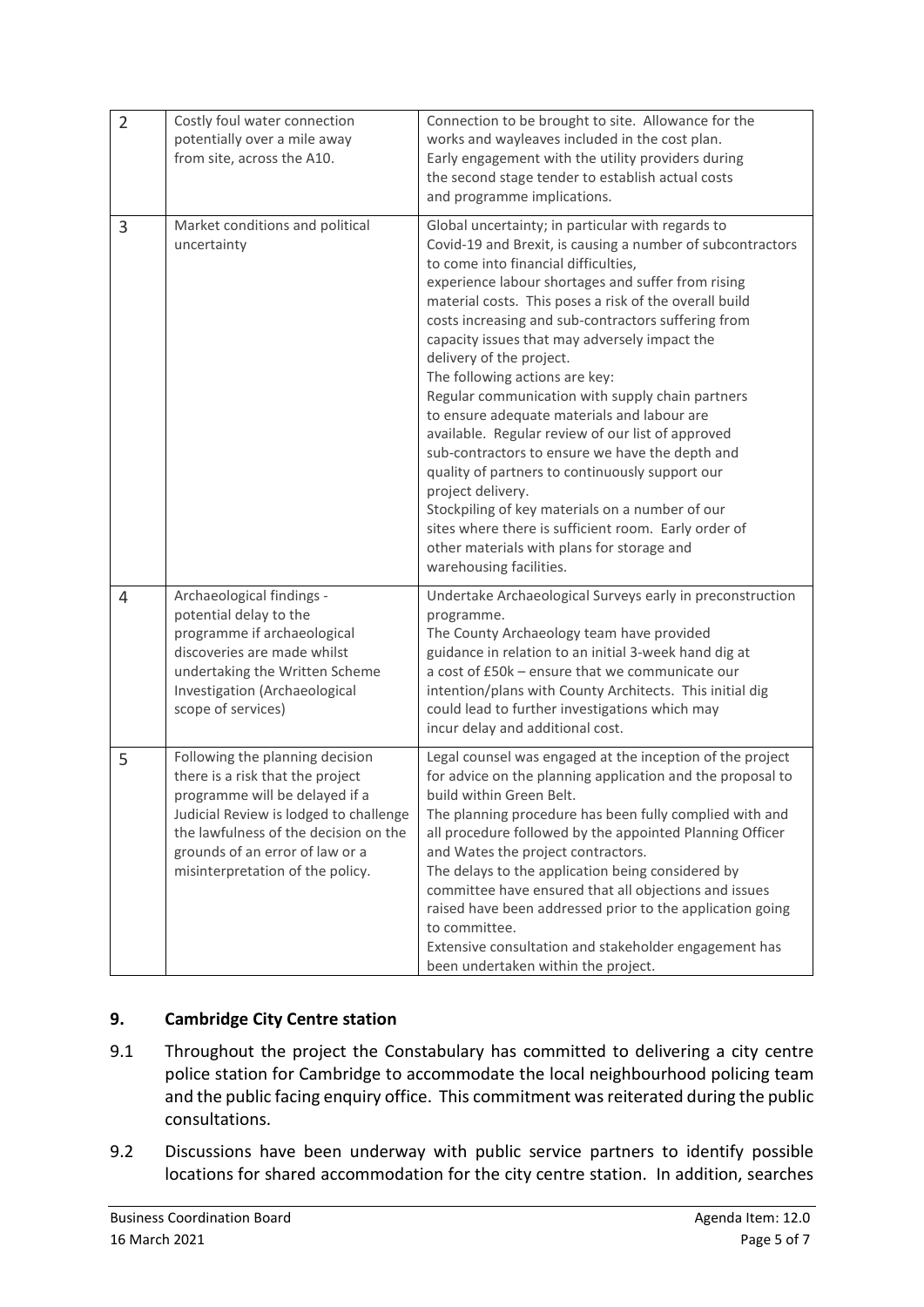have been undertaken within the commercial and retail sector to identify possible locations that could accommodate and deliver a city centre station.

- 9.3 Having completed searches a shortlist of six options has been identified. These will be formally evaluated based on agreed key criteria, including operational suitability, cost and length of lease term, and scored to confirm which option best fits the requirement.
- 9.4 When the preferred option is identified work will be undertaken to confirm scope of work required and how engagement will be undertaken to inform the public of the new station proposal, the expected programme and timeline for delivery and confirmation of service delivery from the new station.
- 9.5 The commitment within the force is to deliver the new city centre station in advance of the move to the new custody centre and station at Milton.

# **10. Equality Impact Assessment**

- 10.1 An Equality Impact Assessment (EqIA) was completed early in the project and the initial version was presented to the Board on 31 July 2019, and the document was posted to the Office of the Police and Crime Commissioner's website.
- 10.2 As the project has progressed, and the outline plans were updated following design workshops and interaction and liaison with the joint planning office, the EqIA has been updated.
- 10.3 The current version, Appendix A, has been shared internally and externally with partner organisations. Feedback has been received from internal staff, staff associations, partners, consultants, key external stakeholders, internal stakeholders and project board members. Feedback was also received through the site-specific public consultation. All feedback has been reviewed and incorporated into the document versions and is tracked via a matrix to show where it was received from and what the feedback was.
- 10.4 The current updated version, Appendix A, has been circulated to the Board for review and approval. Once the document has been approved it is intended to publish the updated document to the Office of the Police and Crime Commissioner's website.

# **11. Summary**

11.1 The approval of planning decision for the new site at Milton is a positive step in progressing the Cambridge Southern Police Station at Milton. With the time taken to reach this point it is now key to progress to the next stages of the project to ensure continuity and the delivery of the new operational police station and custody facility to support the delivery of operational policing in the south of the county. The risk that Parkside custody could be closed following an inspection by Her Majesty's Inspectorate of Constabulary and Fire & Rescue Services remains, and is the primary driver for the project.

#### **12 Recommendation**

12.1 The board is recommended to note the project updates and approve: